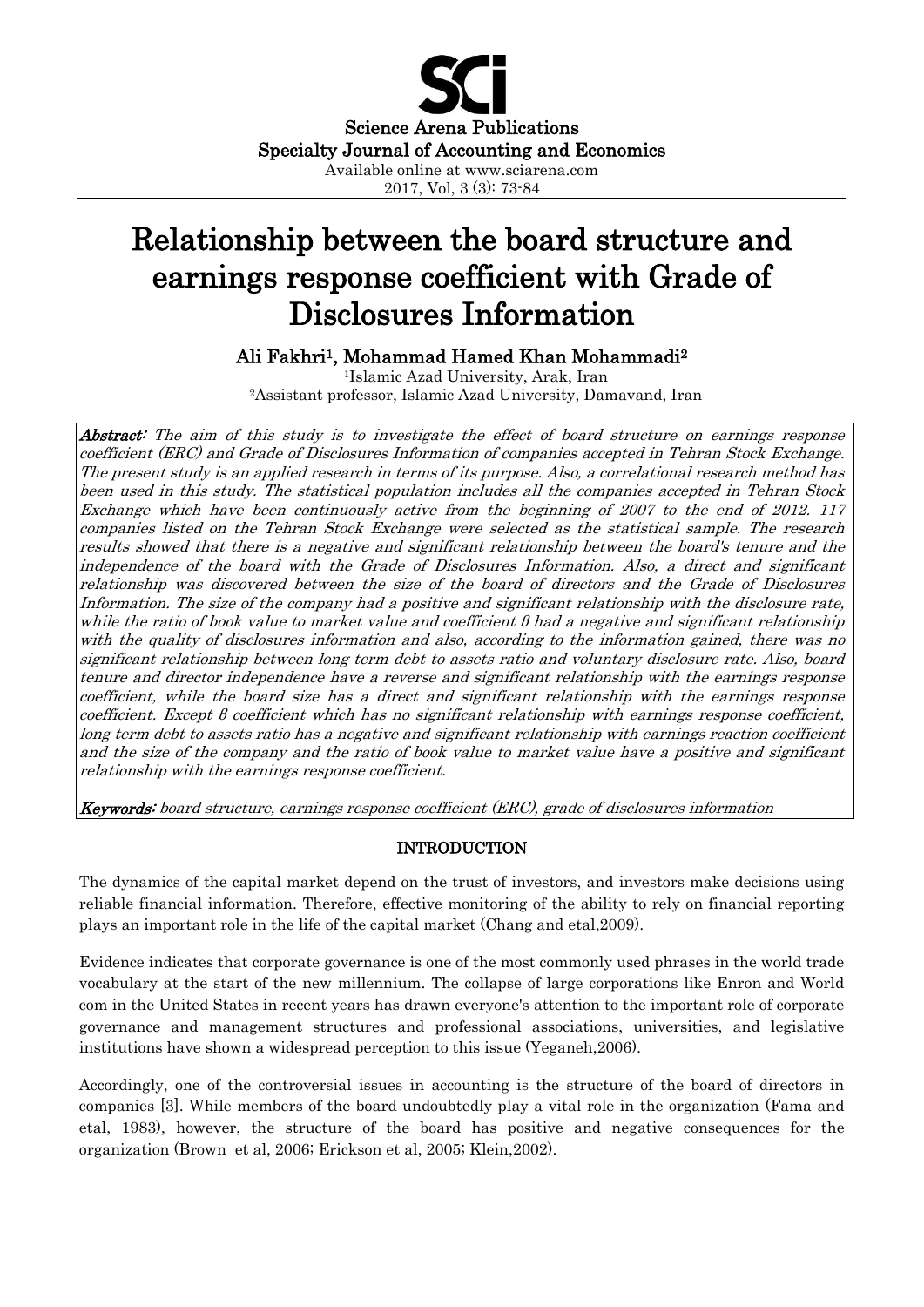On the other hand, by those who use financial reports to make investment decisions and conclude various contracts are interested in earnings response coefficient and, more generally, the quality of profit. From the view point of investment, low earnings response coefficient is not favorable since it indicates the existence of risk in allocating resources to that sector and will reduce economic growth through inappropriate allocation of capitals. On the other hand, low earnings response coefficient leads to diversion of resources from plans with actual returns to projects with unrealistic returns which results in a decline in economic growth (Asadi et al, 2013).

As a result, investors and other users of financial statements treat with more doubt about information released by companies that have lower earnings response coefficient. Also, one way of transferring information is to expose it through financial statements. Effective transfer of information to individuals outside the organization in a credible and timely manner is the main role of financial reporting. But if managers do not properly disclose their knowledge about the company's business activities, mislead investors in their decisions.

Considering the above mentioned issues, in this research, we will try to investigate the impact of some of the characteristics of the structure of the company's board of directors (including independence, tenure and number of board members) on the Grade of Disclosures Information and earnings response coefficient of companies accepted in The Tehran Stock Exchange and we want to find the answer of this question that does the independence of board members affects the grade of disclosures information (disclosure quality) and earnings response coefficient? Does the tenure of board members affect the grade of disclosures information (disclosure quality) and earnings response coefficient? Does the number of board members affect the grade of disclosures information (disclosure quality) and earnings response coefficient?

## Theoretical fundamentals and an overview of the research background

The board of directors is one of the pillars of governance in today's companies that are often known as the executive leverage of corporate's governance principles and are responsible for overseeing and policymaking in companies (Huse, 2007). Boards are often a group of people who have the right to supervise, control, and make great policies and governance over a particular company.

The general belief is that the board applies a more effective supervision of executives when it has more independence. For instance, Beasley, 1996, in an empirical study, found that the presence of non-executive members of the board has reduced the likelihood of fraud in the presentation of financial statements (Beasley, 1996). Clay also provided some evidence in conjunction with the independence of board members and manipulation of profits suggesting that companies with independent board members have had less unusual accruals (Klein, 2002).

The independence of the board depends on its size, because a board with a small number of members may be more easily controlled by the highest executive officer and based on the field of social cohesion while the influence of the highest executive officer on a board with more number of members is more difficult. The managing director can control the smaller members in different ways. For example, it may use political strategies such as specially channelized information in order to influence and manage (Roodushti et al, 2006).

On the other hand, the level of independence of the board is usually measured in either of the following ways: a: tenure or lack of tenure of two organizational posts at the same time by the chief executive officer (CEO) which means that whether the posts of the president of the board of directors and the highest executive officer (CEO) are occupied by the same person or not, and b: the number of board members.

Profit figures are influenced by the choices of managers and accountants between the accepted accounting principles and individual judgment of executives about the procedures used to record accounting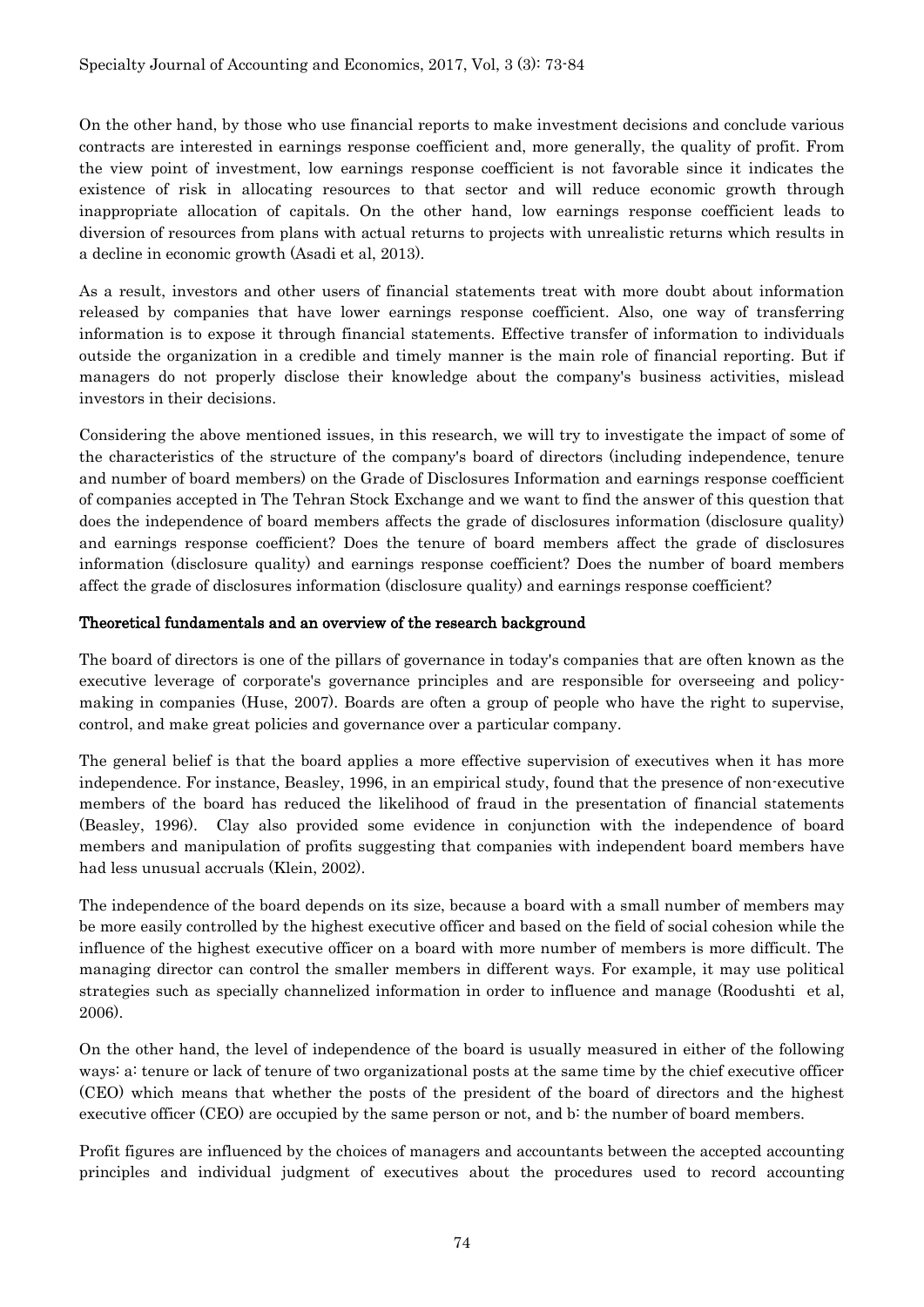information. Sometimes, the management of the business uses accounting choices to manipulate profits and mislead users. Moreover, managers may manipulate the elements of profits to reflect a better outlook, and by doing this, they minimize the reported quality of profit. Because those who rely on the mentioned benefits in their decisions will make mistakes and financial analysts cannot present an appropriate prediction about the profitability of the business in the future.

Siegal (Siegal,1 979), believes that profit figures should be honest, reliable and predictable. Honesty means that they must be far from any kind of prejudice and planned manipulation to show a suitable condition for the business and also reliability means that the reported earnings figures should provide an accurate assessment of the company's profitability and the procedure of future profitability should also be predict through them.

Higher sustainability of profit means that the company has more power to maintain current profits and the company's profit quality is also assumed to be higher. The levels of accruals have also an inverse relationship with the quality of profits because the higher the accruals of profit, the lower the profitability of the company. Also, as the accounting profit reported reflects the actual economic transactions; the quality of profit will also increase to the same extent (Nichals , 2002).

Scott announced some reasons for the different market response to the reported profit based on the historical costs

| Row            | <b>Effective factors</b>             | Description                                              |
|----------------|--------------------------------------|----------------------------------------------------------|
| $\mathbf{1}$   | Beta                                 | The higher the beta, the lower the earnings reaction     |
|                |                                      | coefficient and vice versa                               |
| $\overline{2}$ | Capital structure                    | The higher the financial leverage, the lower the         |
|                |                                      | company's earnings reaction coefficient and vice versa   |
| 3              | Quality of profit                    | The higher the quality of profit the higher the earnings |
|                |                                      | reaction coefficient and vice versa                      |
| 4              | Investors' expectations              | As the investors' expectations are more various, the     |
|                |                                      | earnings reaction coefficient is lower and vice versa    |
| 5              | Continuing the profitability process | As the expectation of the continuity of profitability is |
|                |                                      | higher, the earnings reaction coefficient will be higher |
|                |                                      | and vice versa                                           |
| 6              | Growth opportunity                   | As the company's future growth is expected to be         |
|                |                                      | higher, the earnings reaction coefficient will be higher |
|                |                                      | and vice versa                                           |
| 7              | Power of price awareness             | The higher the power of the price awareness the lower    |
|                |                                      | the company's earnings reaction coefficient and vice     |
|                |                                      | versa                                                    |

Table 1: Effective factors on earnings reaction coefficient (Scott,2003)

High quality disclosure can reduce the lack of information symmetry and the issue of inappropriate selection and increase liquidity. This impression has two parts: firstly, the existence of more public information makes it more difficult and costly for traders to access confidential and private information. As a result, investors are less likely to have private information, which this reduces the possibility of exchanging information with a better investor; secondly, higher quality disclosure reduces uncertainty about company value, which in turn reduces the potential information advantage of an informed investor. Both effects reduce the extent to which uninformed investors need to be protected in the prices and therefore, increases the market's liquidity(Liu,2006).

In Disclosure of financial information, the needs and desires of major investors, investment firms and financial analysts should be addressed. This fact that all investors need financial information to assess the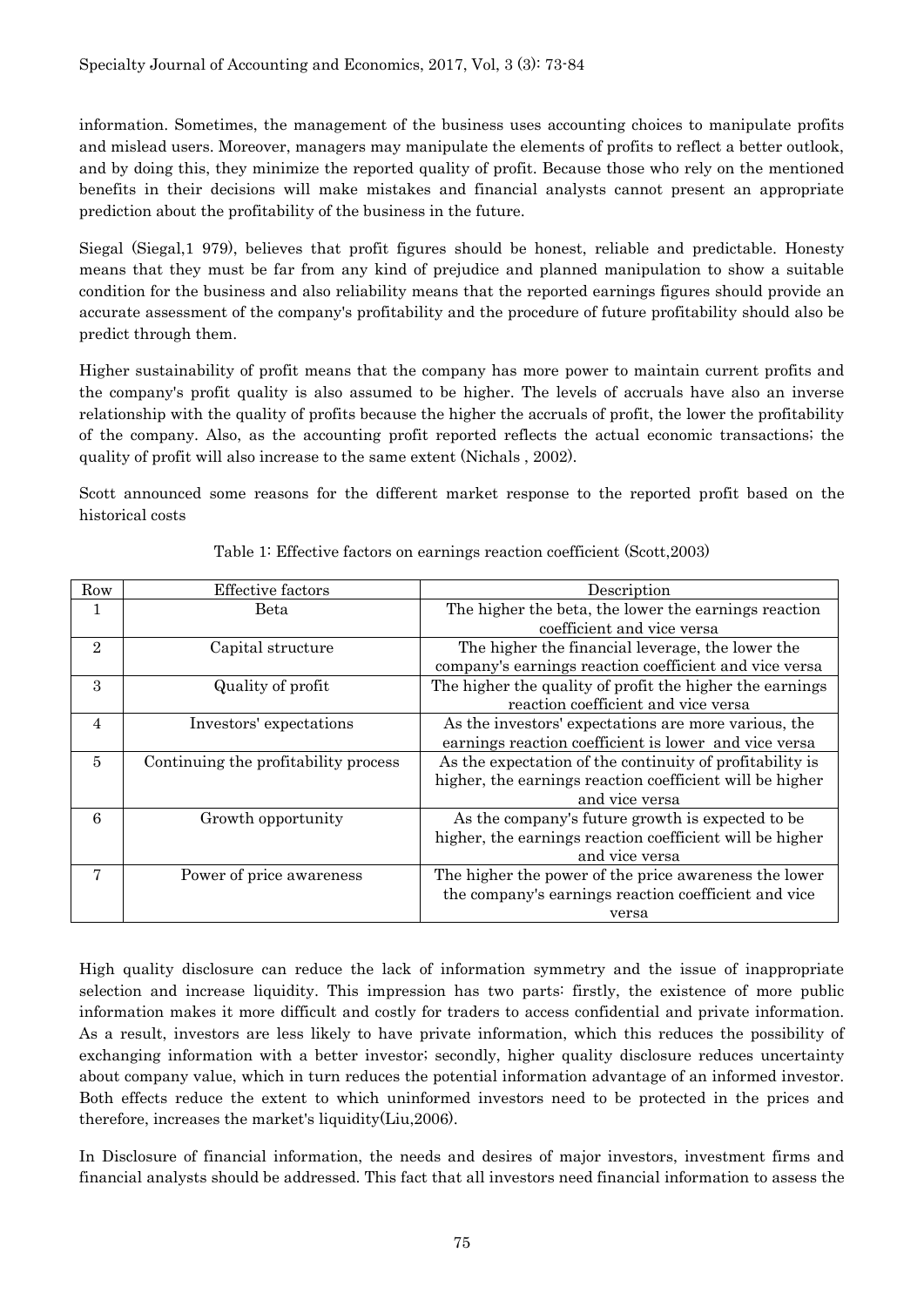relative risks of investing in each business unit should also be considered in disclosing the desired information.

Although, creditors and government agencies often have adequate power and facilities to access additional information to meet their needs, hey should also be considered as groups that use financial statements in relation to the disclosure of financial information (Alivar,1984).

Although financial statements are required to be presented in full, they should not contain excessive information and include insignificant content, since it can draw the users' attention to detailed and negligible information and in consequence important events and operations might be ignored(Hendriksen, 1992).

Mohammad Hossein Setayesh and Fahimeh Ebrahimi in a paper entitled "Investigating the Effect of Corporate Governance Mechanisms on the Information Content of the Profits of Companies Accepted in Tehran Stock Exchange" have examined the effects of ownership concentration variables management ownership, institutional ownership, corporate ownership, board composition and board size on the earnings reaction coefficient with the aim of investigating the effect of corporate governance mechanisms on the information content of profits. The statistical sample of the research consists of 70 companies during the period of 2002 to 2008 and combined data has been used as the statistical method by the researchers. The results of this research show that the information content of profits has a positive and significant relationship with concentration of ownership and institutional ownership. Also, there was no evidence indicating a meaningful relationship between management ownership variables, corporate ownership, board composition and board size with information content of profit.

In 2006, Mohsen Mehraara and Ghahraman Abdoli, in a study entitled "The Role of Good and bad News on Stock Fluctuations in Iran" reviewed the type of news on stock returns in Iran's stock market. In this research, the relationship between return shares with stock prices and conditional fluctuations and the hypothesis of asymmetry of fluctuations were tested, which empirical evidence from the use of fluctuation models for Tehran's securities showed that the effect of negative and positive price pieces on future fluctuations of prices is not statistically different. The most important reasons of this result can be attributed to the young Tehran Stock Exchange, the slowness of flow of information and institutional and organizational constraints.

# 1. Research Hypotheses

# The first hypothesis

The structure of the board of directors is effective on the grade of disclosure (disclosure quality) of listed companies in Tehran Stock Exchange.

# The second hypothesis

The structure of board of directors affects the earnings reaction coefficient of companies listed in Tehran Stock Exchange

# 2. Research Methodology

This study is an applied research in terms of its purpose. Also, this research has been done in a correlational manner. The research is conducted within the framework of deductive- inductive arguments. The statistical population consists of all companies accepted in Tehran Stock Exchange which had continuous activity from the beginning of 2007 to the end of 2012. More transparency of information, monitoring the financial statements as well as a stronger information environment of stock exchange companies compared to other companies are among the characteristics of this statistical society. The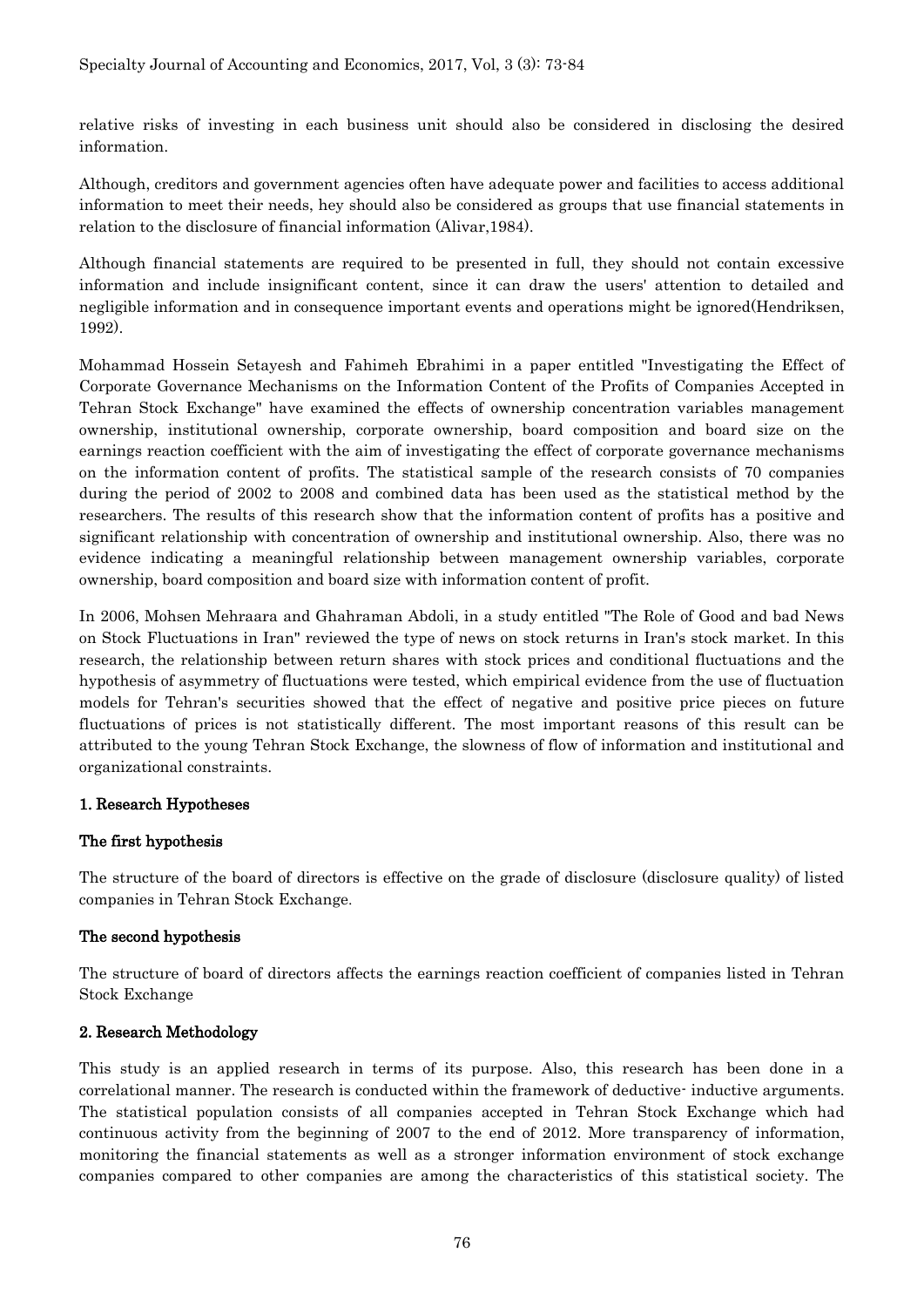systematic elimination sampling method has been used in the present study and selected companies as examples of research should have the following criteria:

1. The end of their fiscal year must end on March 20th.

2. They should be continuously active in Tehran Stock Exchange throughout the study period and their financial information has been published (companies that did not have access to their financial information during the research period, or have not been fully active in Tehran's securities market in these years have been removed from the statistical community of the research).

3. Manufacturing and industrial companies have been considered and financial services and insurance companies have been removed from the statistical community. 117 companies listed in Tehran Stock Exchange were selected after the necessary investigations and removal of companies with no information. Eviews has been used in this study to examine the hypotheses.

## 3. Research variables and the method of measuring them

According to the assumptions of the research, the dependent variables of the research are as follows:

## 1- Grade of Disclosures Information

The Securities and Exchange Organization publishes the ranking of companies accepted in Tehran Stock Exchange on the basis of publishers' informing score. In this research, the ranking report of all companies has been used at the end of the years 2007 to 2011 and companies that had more than 50 points have been classified at a good level and those with less than 50 points at a weak level.

A virtual variable is used in the research model for measuring the level of disclosure:

Number 1 is considered for companies with a disclosure score of higher than 50 (good disclosure level) and number zero is assigned for other companies with a disclosure score of less than 50 (an undesirable level of disclosure).

# 2. The earnings response coefficient (ERC)

The dependent variable of the research is the earnings response coefficient (ERC). In this study the amount of changes in the company's stock market returns is used to measure the earnings response coefficient of the company. The following procedure has been conducted in order to measure it:

$$
RET_{it} = \frac{RI_{it} - RI_{it-1}}{RI_{it-1}}
$$

In which:

RETi, t: Percentage of changes in company's efficiency

RIi, t: Total efficiency of the Company.

i: Company

t: Represents the 12-month period leading to three months after the end of the fiscal year

We will review and assess the information related to the price and stock returns in three months after the end of the fiscal year in order to consider the reaction of investors to published accounting and financial information (according to the multi-month interruption in the dissemination of information).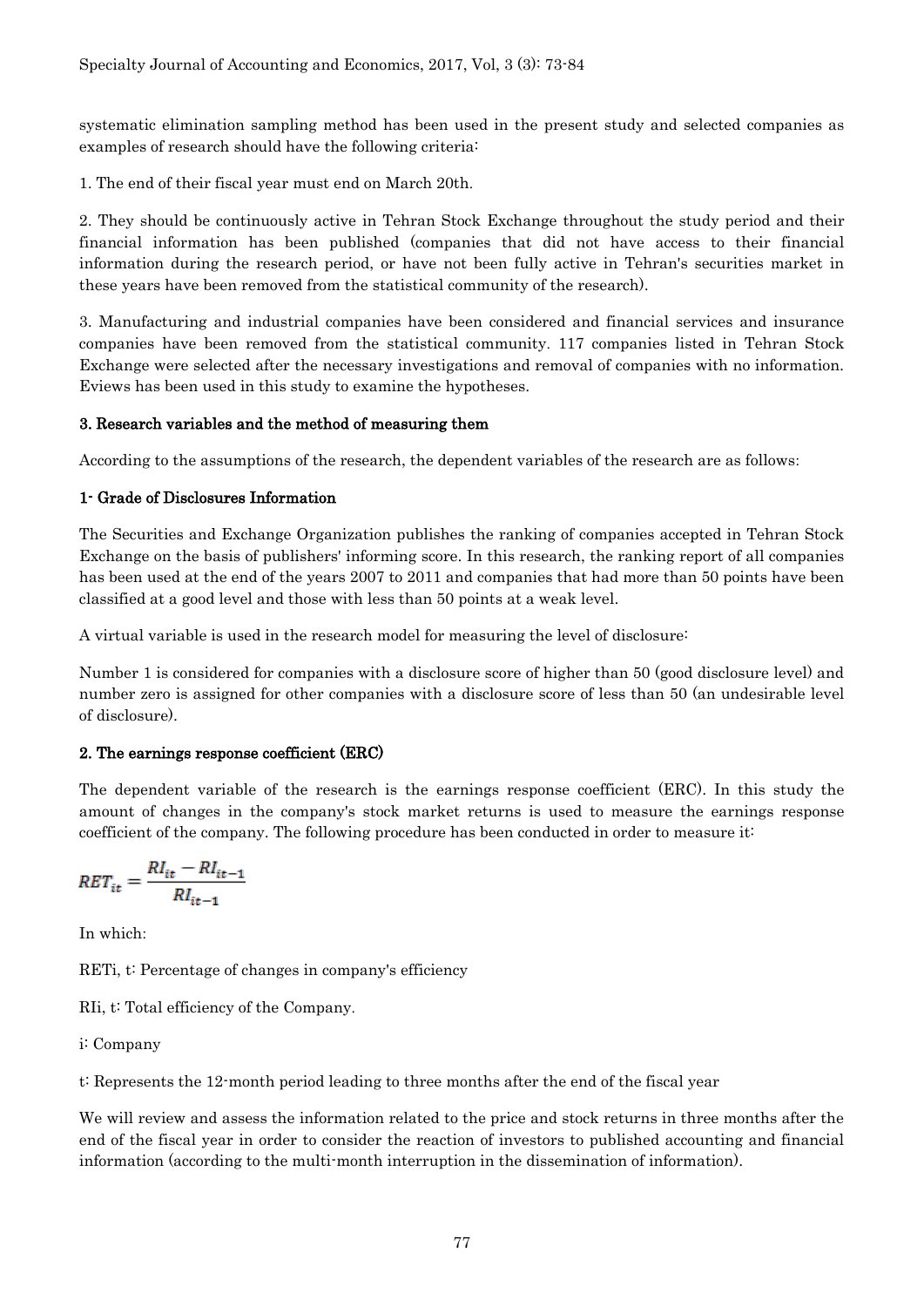The earnings response coefficient reflects the market's reaction to profit information so that an earnings response coefficient measures the unexpected returns of the market in response to unexpected components of the profits reported by the company that issued the bonds. After the earnings response coefficient, we must define the variable of abnormal return.

How to analyze the RETit variable: The response rate of the stock price to the market information can be estimated by the RETi,t coefficient. This variable represents the growth rate of the company's returns. For instance, for a share with a high reaction rate to market information the value of RETi,t is significantly different from zero.

To this end we draw your attention to the following example:

For the Absal company, the annual yield of 2011 is 41.780 and is 7.790for 2010, so we have:

$$
RET_{i,t} = \frac{41.780 - 7.790}{7.790} = 4.363
$$

Or, for Pars Daru Company, the Stock return was -2.610 for one year and was 25,060 at the beginning of that year Therefore, we have:

$$
RET_{\text{i,t}} = \frac{-2.610 - 25.060}{25.060} = -1.104
$$

In the first company, in the target year (2011), the earnings reaction coefficient is positive while in the second company this coefficient is negative.

For analyzing the above model, we compare each of the above coefficients with the median industry earnings reaction coefficient in the desired year. If the coefficient of the company is higher than the median industry coefficient then the company will be recognized as a company with a high earnings reaction coefficient and if the coefficient of the company is lower than the median industry coefficient, then it will be recognized as a company with a low earnings reaction coefficient.

For example, if the company's factor is 4.363 and the median industry coefficient is 3.252, then the company will be recognized as a company with a high earnings reaction coefficient. So the earnings response coefficient is a virtual variable which is one in companies with high earnings reaction coefficient otherwise, zero should be assigned to it.

#### Independent variable

The independent variable of this research is some of the features of the board of directors of listed companies in Tehran Stock Exchange. In this research, three features are considered:

#### A) Board size

This variable will be measured based on the number of members in the structure of the board of directors of the company.

#### B) The board tenure

This variable will be calculated by the average period of board members' tenure.

#### C) Board Independence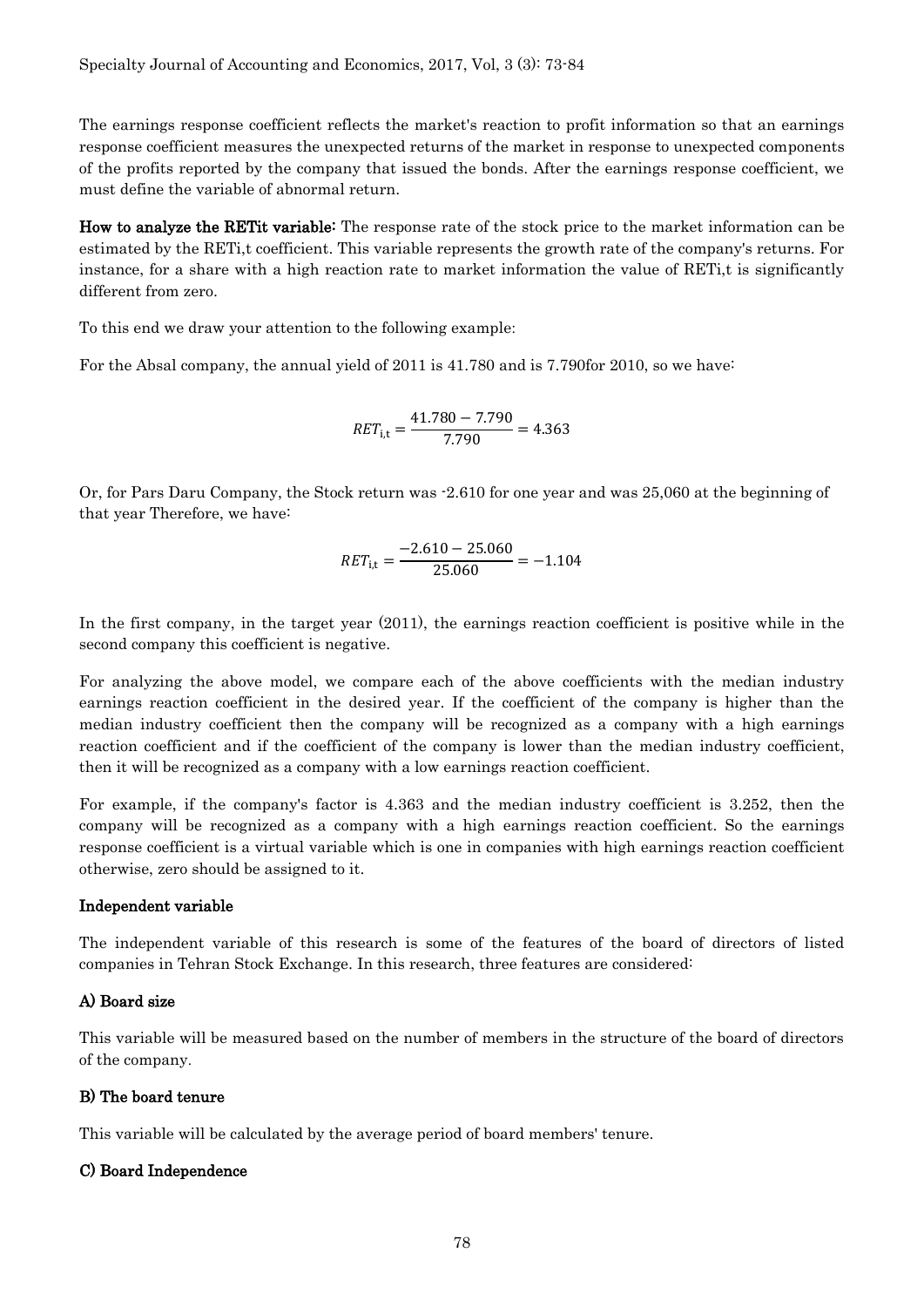Non-executive managers will be used to measure this variable. Non-executive managers are members of the board who do not have executive responsibility.

#### Control Variables of the Research

We have used several control variables to investigate the effect of the characteristics of the board structure that may affect the earnings reaction coefficient and voluntary disclosure which is as follows:

Size: is the size of a company that derives from the natural logarithm of the total assets.

VOL: represents the company's fluctuating returns, which the company's beta coefficient is used to measure it.

Leverage: Represents the financial leverage of the company. In this study, we used the long-term debt to accumulate end-of-period assets ratio to control the effect of the above variable.

BKMK: Indicates the company's book value to the market value of the company.

#### 4. Research findings

Figure 1: Descriptive statistics of the research variables during the period of 2012-2007

|                 | PD       | RET       | VOL      | <b>BKMK</b> | <b>LEV</b> | <b>SIZE</b> | <b>BIND</b> | <b>BSIZE</b> | <b>BTENUR</b> |
|-----------------|----------|-----------|----------|-------------|------------|-------------|-------------|--------------|---------------|
| Mean            | 0.524    | $-0.5571$ | $-5.251$ | 3.093       | 0.852      | 5.840       | 0.563       | 5.284        | 3.461         |
| Median          | 1.000    | $-0.9752$ | $-4.534$ | 2.094       | 1.000      | 5.755       | 0.600       | 5.000        | 3.000         |
| Maximum         | 1.000    | 310.89    | 22.36    | 36.42       | 1.00       | 8.007       | 0.857       | 9.00         | 7.00          |
| Minimum         | 0.000    | $-110.0$  | $-17.06$ | 0.171       | 0.000      | 4.265       | 0.000       | 5.000        | 1.000         |
| Std. Dev.       | 0.499    | 18.48     | 4.379    | 3.697       | 0.339      | 0.600       | 0.171       | 0.696        | 1.838         |
| Skewness        | $-0.096$ | 8.546     | 0.063    | 4.456       | $-1.895$   | 0.665       | $-1.161$    | 3.296        | 0.443         |
| Kurtosis        | 1.009    | 140.2     | 4.166    | 2.954       | 4.640      | 3.845       | 5.348       | 1.737        | 2.090         |
| Jarque-<br>Bera | 1.15     | 1.575     | 1.33     | 1.149       | 2.807      | 1.956       | 2.409       | 1.254        | 0.250         |
| Probability     | 0.254    | 0.188     | 0.636    | 0.254       | 0.024      | 0.542       | 0.098       | 0.078        | 0.098         |

Figure 1 refers to the statistical description of the research variables. As can be seen, the mean statistic, median, minimum, maximum, standard deviation, inclination, and elongation are displayed. Also, JB statistic and its Prob value are also shown in the table above. The value of J.B (Normality of data) for variables is not significant at the alpha level of 5%. Therefore, it can be said that the data related to this variable follow the normal distribution.

#### Test of normality for the distribution of dependent variables of the research

Since OLS method is used in conducting this research to estimate model parameters and this method is based on the assumption that the dependent variable of the research has a normal distribution and the abnormal distribution of the sample leads to a violation in the assumptions of this method for estimating the parameters. Therefore, it is necessary to test the normality of the distribution of the dependent variable of the study. In this study, the normality of the data was investigated through Jarque -Bera test. The zero assumption and the opposite assumption in this test are as follows:

H0 = Data follow a normal distribution

H1 = Data does not follow a normal distribution

#### Figure 2: Related to the normality of the dependent variable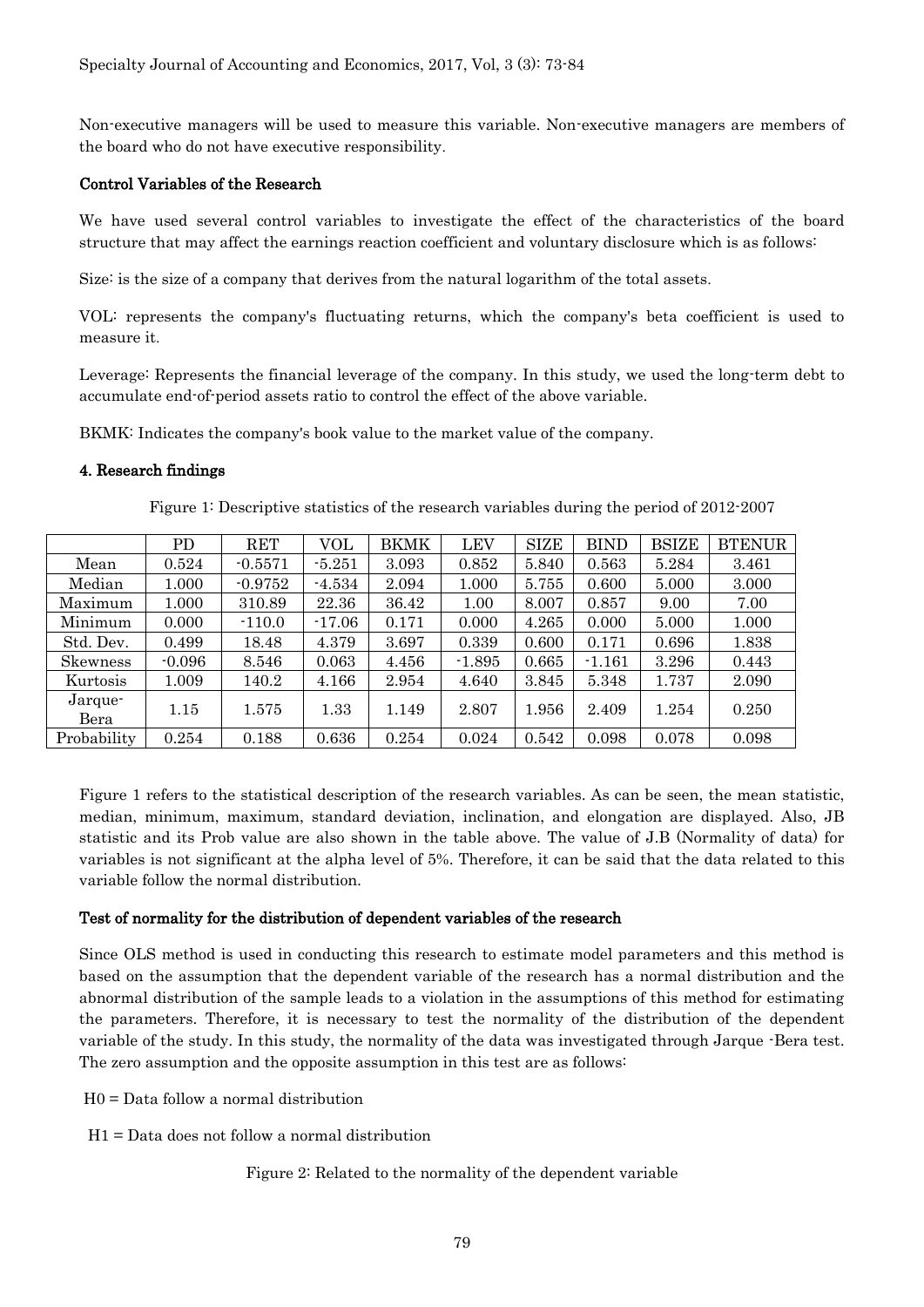| /ariable     | Jarque -Bera   | prob    |
|--------------|----------------|---------|
| PD           | $\ldots 57506$ | 0.25445 |
| $_{\rm RET}$ | 15769          | 8801    |

Given that the level of significance (prob) of the Jarque -Bera statistic for dependent variables is greater than 0.05, therefore, the opposite hypothesis based on non-normalization of the distribution of variables is rejected at the confidence level of 0.95 which indicates that the variables have a normal distribution.

## Analysis of the first hypothesis**:**

The following regression model was fitted to test the first hypothesis.

PD Score =  $a_0 + a_1 B$  Size +  $a_2 B$  Ternure +  $a_3 B$  Ind +  $a_4 VOL + a_5 Size + a_6 LEV + a_7 BKMK + a_8 Industry +$ μ

#### Figure 3: related to Chow test

| m<br>est                                                            | rtistics<br>∩1<br>.71/ | The<br>statistics<br>amount<br>0t | treedom<br>Προγρρ<br>. വ            |          |
|---------------------------------------------------------------------|------------------------|-----------------------------------|-------------------------------------|----------|
| $\alpha$<br>$\overline{\phantom{a}}$<br>.)how<br><i>s</i> effective |                        | $\overline{A}$<br>2.45            | $\alpha$ $\alpha$<br>---<br>$V + 4$ | $.032\,$ |

According to the results of Chow test and P-value, F statistics (2.45) is significant at the alpha level of 5 hundredth and the zero hypotheses based on the equality of intercepts at the confidence level of 0.95 is rejected. Therefore, the model is presented as a panel. Now the model of constant effects must be compared with the model of random effects. For this purpose, Husmon test is used.

Figure 4: related to Hausman test, second hypothesis

| Test    | statistics       | The amount<br>statistics<br>0Ī | treedom<br>Degree of | $T$ $T$<br>value |
|---------|------------------|--------------------------------|----------------------|------------------|
| Hausman | $\sim$<br>hı-sɑ. | .039                           |                      | $0.69^{\circ}$   |

The results of the Husman test showed that Husman test and the P-value test are not significant at the alpha level of 5 hundredth, and the zero hypotheses was not rejected, therefore, the random effects method should be used to estimate the model.

#### Figure 5: Model test (1) by panel method

Dependent variable: Voluntary disclosure of information Method: Panel Least Squares with Random Effects

Year: 2007-20012 Number of observations: 685

| 1 cai · 400 i 400 i 4   |             |                   | Number of observations. 669 |       |                            |
|-------------------------|-------------|-------------------|-----------------------------|-------|----------------------------|
| Variable                | Coefficient | Standard<br>Error | t-test                      | prob  | Relationship               |
| Constant<br>coefficient | $-0.434$    | 0.322             | $-1.34$                     | 0.000 | Negative and<br>meaningful |
| <b>B-Tenure</b>         | $-0.082$    | 0.01              | $-8.27$                     | 0.008 | Negative and<br>meaningful |
| B-Size                  | 0.085       | 0.03              | 2.52                        | 0.000 | Positive and<br>meaningful |
| B-ind                   | $-0.636$    | 0.141             | $-4.51$                     | 0.001 | Negative and<br>meaningful |
| BKMK                    | $-0.059$    | 0.006             | $-9.82$                     | 0.000 | Negative and<br>meaningful |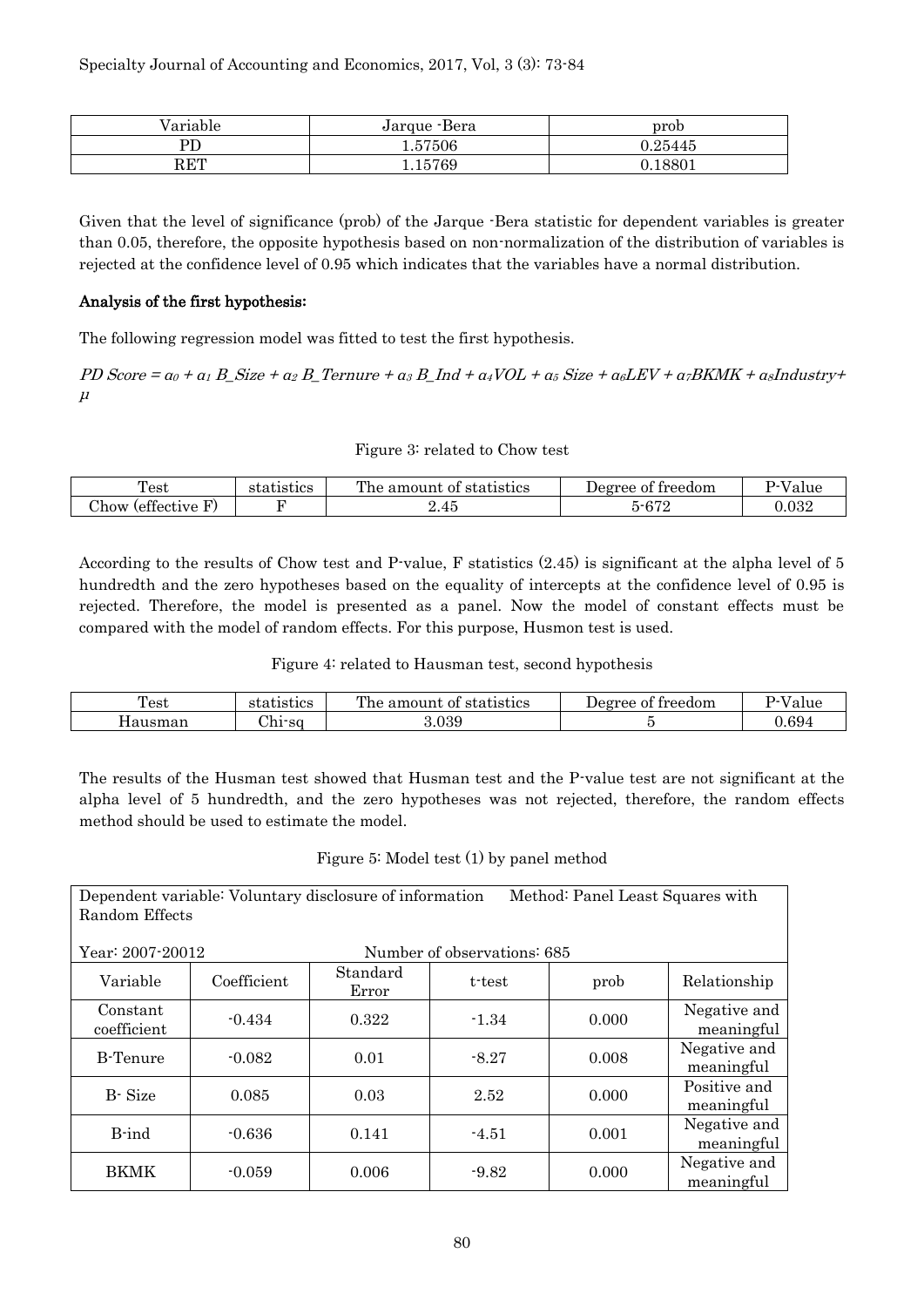| SIZE                                | 0.172                       | 0.041 | 4.24     | 0.001 | Positive and<br>meaningful |  |  |
|-------------------------------------|-----------------------------|-------|----------|-------|----------------------------|--|--|
| VOL                                 | $-0.063$                    | 0.636 | $-15.94$ | 0.000 | Negative and<br>meaningful |  |  |
| <b>LEV</b>                          | $-0.434$                    | 0.053 | 1.05     | 0.178 | <b>Not</b><br>meaningful   |  |  |
| Coefficient of determination $(R2)$ | 0.077                       |       |          |       |                            |  |  |
|                                     | Adjusted Coefficient (R2aj) |       |          |       |                            |  |  |
| Durbin                              | 3.74                        |       |          |       |                            |  |  |
| Watson<br>1.74                      | 0.001                       |       |          |       |                            |  |  |

According to the results presented in the above Figure, since the probability of t statistics for all coefficients is significant at the alpha level of 5%, as a result, the existence of the significant relationship of the structure of the board on the voluntary disclosure of companies is accepted at 95% confidence level. Therefore, the above hypothesis is accepted and it can be said that there is a meaningful relationship between the structure of the board and voluntary disclosure.

Also, the adjusted R2 is equal to 0.067. This value indicates that 6.7 percent of changes related to the voluntary disclosure of the company's information can be explained by the structure of the board which this level of prediction is significant at the alpha level of 5% according to the f function (3.74). Meanwhile, the Durbin-Watson statistic is also equal to 1.74 which indicates the lack of self-correlation in the model.

## Analysis of the second hypothesis**:**

The model used to test the above hypothesis is as follows:

#### $ERC = \alpha_0 + \alpha_1 B$  Size +  $\alpha_2 B$  Ternure +  $\alpha_3 B$  Ind +  $\alpha_4 VOL + \alpha_5 S$ ize +  $\alpha_6 LEV + \alpha_7 BKMK + \alpha_8 Industry + \mu$

#### Figure 6: related to Chow test

| Test                                                       | statistics | The amount of<br>statistics | treedom<br>Degree of         | $T = T$ |
|------------------------------------------------------------|------------|-----------------------------|------------------------------|---------|
| $\alpha$<br>$\sim$<br>$\sim$<br>.how<br><i>s</i> ettective |            | . റ⊏<br>---                 | $\theta$ $\pi$<br>~-6<br>012 | 0.045   |

According to the results of Chow test and P-value, F statistics (2.27) is significant at the alpha level of 0.05 and the zero hypotheses based on the equality of intercept is rejected at the confidence level of 0.95, so the model is presented as a panel. Now the model of constant effects must be compared with the model of random effects. For this purpose, Husmon test is used.

#### Figure 7: related to Hausman test, the second hypothesis

| m<br>rest                | utistics         | The<br>statistics<br>amount<br>nt.<br>-812 | treedom<br>$100$ ree<br>. വ | $ -$      |
|--------------------------|------------------|--------------------------------------------|-----------------------------|-----------|
| $\sim$ $\sim$<br>'ausman | $\sim$<br>רin So | റ<br>.o.                                   |                             | ${0.269}$ |

The results of the Husman test showed that Husman test and the P-value test are not significant at the alpha level of 0.05, and the zero hypotheses was not rejected, therefore, the random effects method should be used to estimate the model.

Figure 8: Model (1) based on panel method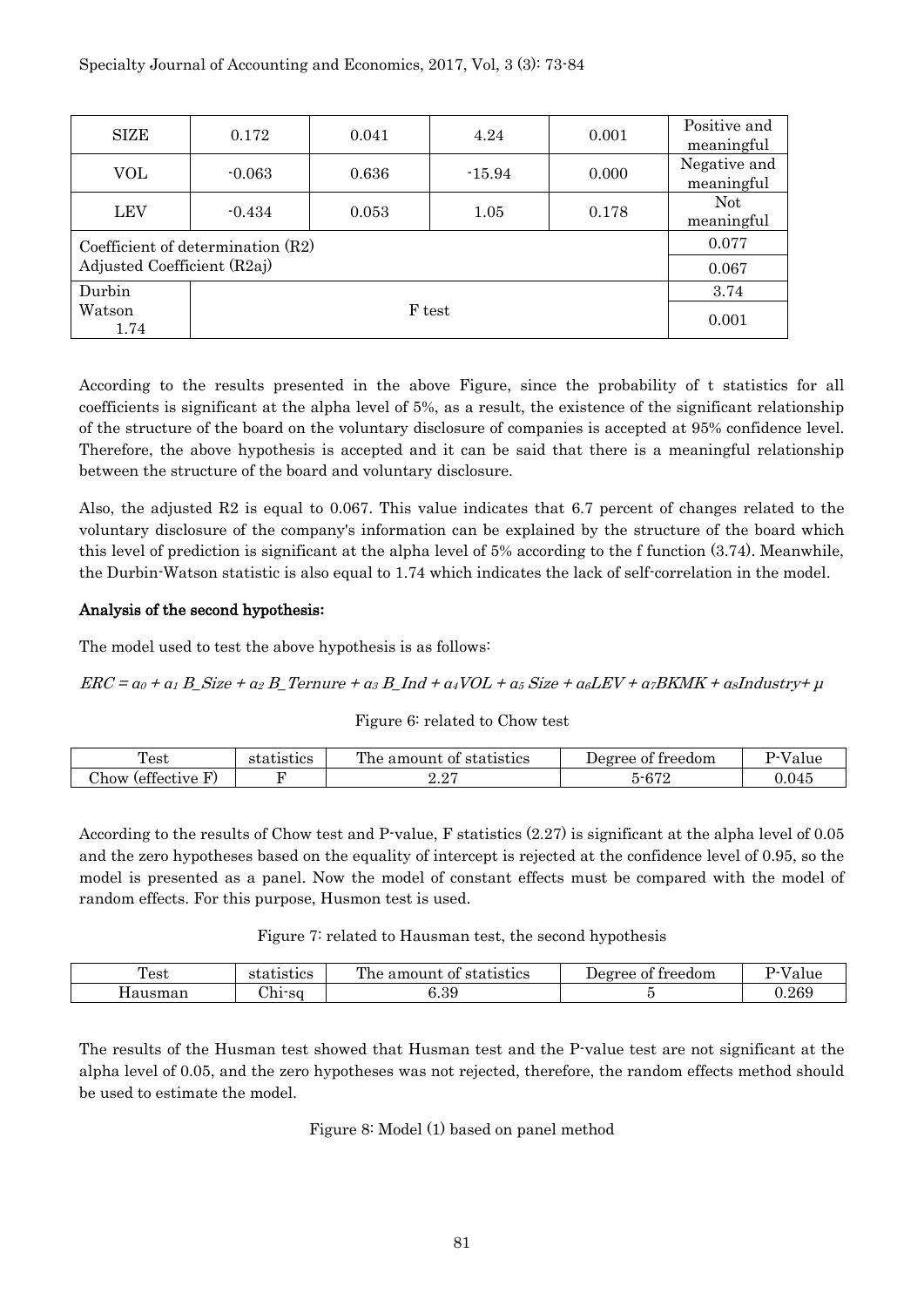| Dependent variable: Earnings response coefficient<br>Random Effects | Method: Panel Least Squares with |                   |          |       |                            |  |  |
|---------------------------------------------------------------------|----------------------------------|-------------------|----------|-------|----------------------------|--|--|
| Year: 2007-20012<br>Number of observations: 59                      |                                  |                   |          |       |                            |  |  |
| Variable                                                            | Coefficient                      | Standard<br>Error | t-test   | prob  | Relationship               |  |  |
| Constant<br>coefficient                                             | 14.34                            | 0.922             | $-15.54$ | 0.000 | Negative and<br>meaningful |  |  |
| <b>B-Tenure</b>                                                     | $-0.294$                         | 0.043             | 23.42    | 0.000 | Negative and<br>meaningful |  |  |
| B-Size                                                              | 0.662                            | 0.126             | 5.23     | 0.000 | Positive and<br>meaningful |  |  |
| B-ind                                                               | $-0.49$                          | 0.112             | $-4.45$  | 0.000 | Negative and<br>meaningful |  |  |
| <b>BKMK</b>                                                         | $-0.045$                         | 0.018             | $-2.52$  | 0.018 | Negative and<br>meaningful |  |  |
| <b>SIZE</b>                                                         | $-0.177$                         | 0.025             | $-6.68$  | 0.000 | Negative and<br>meaningful |  |  |
| <b>VOL</b>                                                          | $-0.059$                         | 0.164             | $-0.360$ | 0.719 | Not<br>meaningful          |  |  |
| <b>LEV</b>                                                          | 0.874                            | 0.134             | 6.69     | 0.000 | Positive and<br>meaningful |  |  |
| Coefficient of determination (R2)                                   | 0.091                            |                   |          |       |                            |  |  |
|                                                                     | Adjusted Coefficient (R2aj)      |                   |          |       |                            |  |  |
| Durbin                                                              |                                  |                   |          |       | 4.49                       |  |  |
| Watson<br>2.16                                                      |                                  |                   | F test   |       | 0.000                      |  |  |

According to the results presented in the above table, since the probability of t statistics for all coefficients, except the company size, is significant at alpha level of 0.05% with 95% confidence, therefore, the existence of a significant relationship between the structure of the board and the earnings response coefficient of companies accepted in the stock exchange is approved at 95% confidence level. Therefore, the above hypothesis is accepted and it can be said that there is a significant relationship between the structure of the board and the earnings response coefficient.

Also, the adjusted R2 is equal to 0.082. This value indicates that 8.2 percent of changes related to the earnings response coefficient of companies can be explained by the structure of the board which this level of prediction is significant at the alpha level of 5% according to the f function (4.49). Meanwhile, the Durbin-Watson statistic is also equal to 2.16 which indicates the lack of self-correlation in the model.

# 5. Conclusion and discussion

As mentioned in the discussion of the representation theory, corporate and governance (board structure) characteristics, as the internal control mechanisms along with full disclosure are used as an external control mechanism to reduce the company's information asymmetry. It seems that the following results can be deduced from the results:

When the percentage of managers' ownership in companies is at a low level, representation issues will increase. On the other hand, the presence of external stakeholders and, in particular, the presence of major shareholders in companies, due to their significant influence on the company, can increase the control and supervision of managers' behavior to reduce the problems of representation. About the management ownership, it is inferred that managers who own a significant portion of the company's stock are less willing to deliberately release and disclose financial information and deprive the capital market of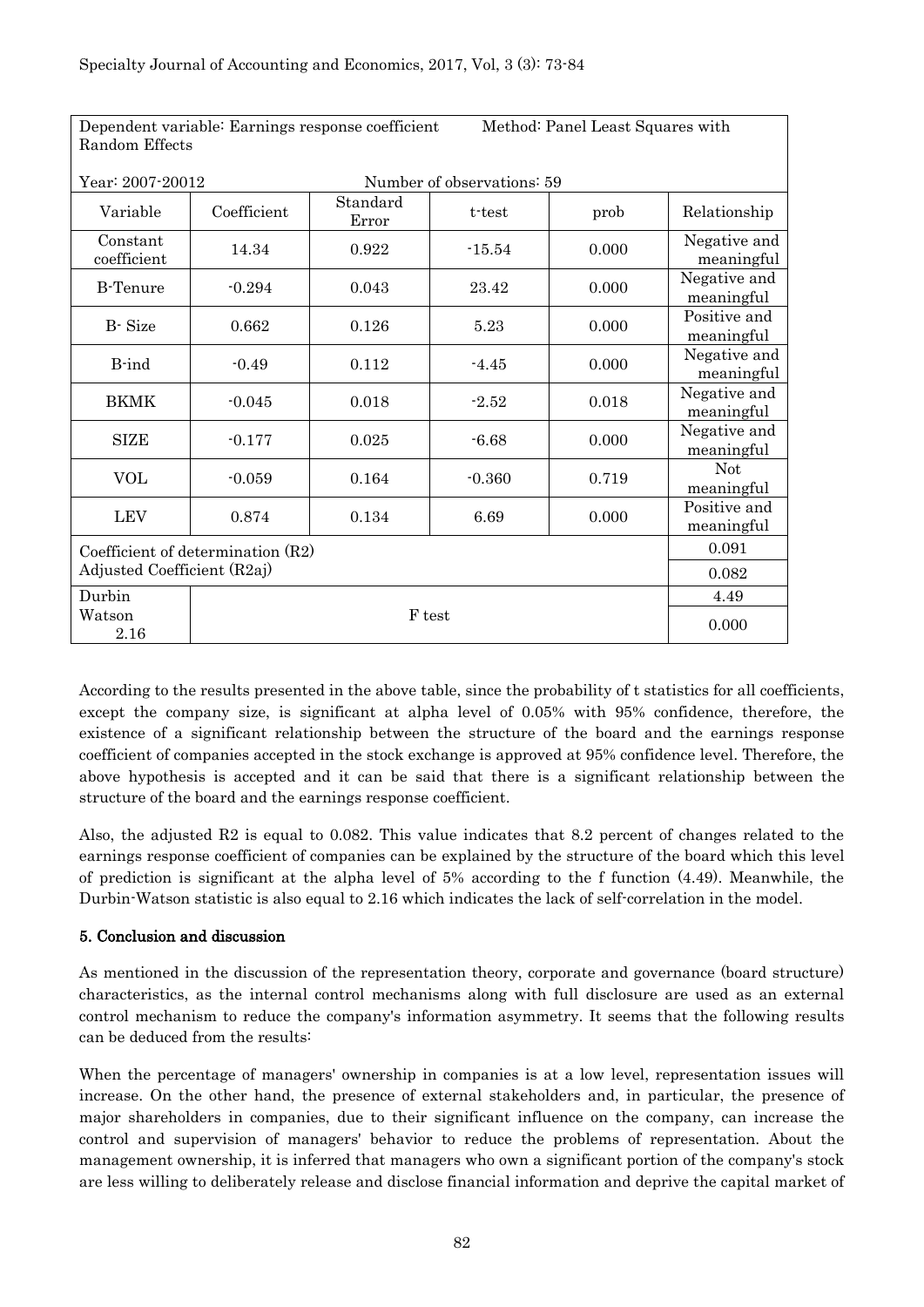disclosing additional financial information. In contrast, the existence and influence of major shareholders as a control mechanism facilitates the dissemination of corporate financial information. The results obtained in this study tell the same story(Borgatti et al, 2003).

Companies listed in the stock exchange which a significant percentage of their shares are in the hands of the government, governmental and quasi-governmental organizations and institutions may have defined organizational goals that are different from other private sector companies accepted in the stock exchange. Due to the support and influence of the public sector, these companies are obliged to run commands and directives adopted in accordance with the Executive Instructions and this can have complex and contradictory effects on the consequences.

However, non-executive directors (independent) do not have executive positions in the manufacturing companies but in some cases they may have certain relationships with the directors who are in charge and present in the board or as representative of the legal members on the board. All these issues and similar issues are a major and threatening problem for non-executive directors that can affect their independence.

It is suggested that investors, shareholders and managers become more familiar with the concept of earnings response coefficient and pay attention to it while they are making decision. If we take a look at the successful companies and organizations listed in the stock exchange or outside the stock exchange, it turns out that these companies have strong and capable board members who put companies on the path of progress and success with their proper guidance and leadership. The presence of capable and successful people in companies is of great importance that transferring board members is very effective in the company's stock values and these changes are very important for the investor and the shareholders' decision making so that changing one of the members the board of directors caused a sharp drop in the value of the company's shares in the exchange and vice versa. Therefore, when buying a stock it is recommended that investors chose companies that do not have a non-executive board and pay attention to other characteristics of the board, creating more control over the managing director's activities, coordinating and unifying the managing director's policies with shareholders, helping to improve the company's decision-making process and making optimal and appropriate decisions, providing expertise and different experiences in the company's policy making and guidance process and attracting expert and elite people.

#### References

- 1. Chang, J. & H. Sun (2009), "The Relation between Earnings Informativeness, Earnings Management and Corporate Governance in the Pre and Post-Sox Periods", American Accounting Association Annual Meeting.
- 2. Hassas Yeganeh, J., 2006, "Corporate Governance in Iran," Auditor, No. 32, pp. 39-32.
- 3. Richardson, R.J. (1987) Directorship Interlocks and Corporate Profitability. Administrative Science Quarterly, Vol. 32 Issue 3, p367, 20p.
- 4. Fama, E. & M. Jensen (1983), "Agency Problems and Residual Claims", Journal of Law and Economics, Vol. 26, PP. 327-350.
- 5. D. Brown, L., & L. Caylor, M. (2006). Corporate governance and firm valuation. Journal of Accounting and Public Policy 25. 409-434.
- 6. Erickson, J., Park, Y.W., Reising, J. and Shin, H. H. (2005). "Board composition and firm value under concentrated ownership: The Canadian evidence". Pacific-Basin Finance Journal, 13: 387- 410. 25.
- 7. Klein, A. (2002), "Audit Committee, Board of Director Characteristics, and Earnings Management", Journal of Accounting and Economics, Vol. 33, PP. 375-401.